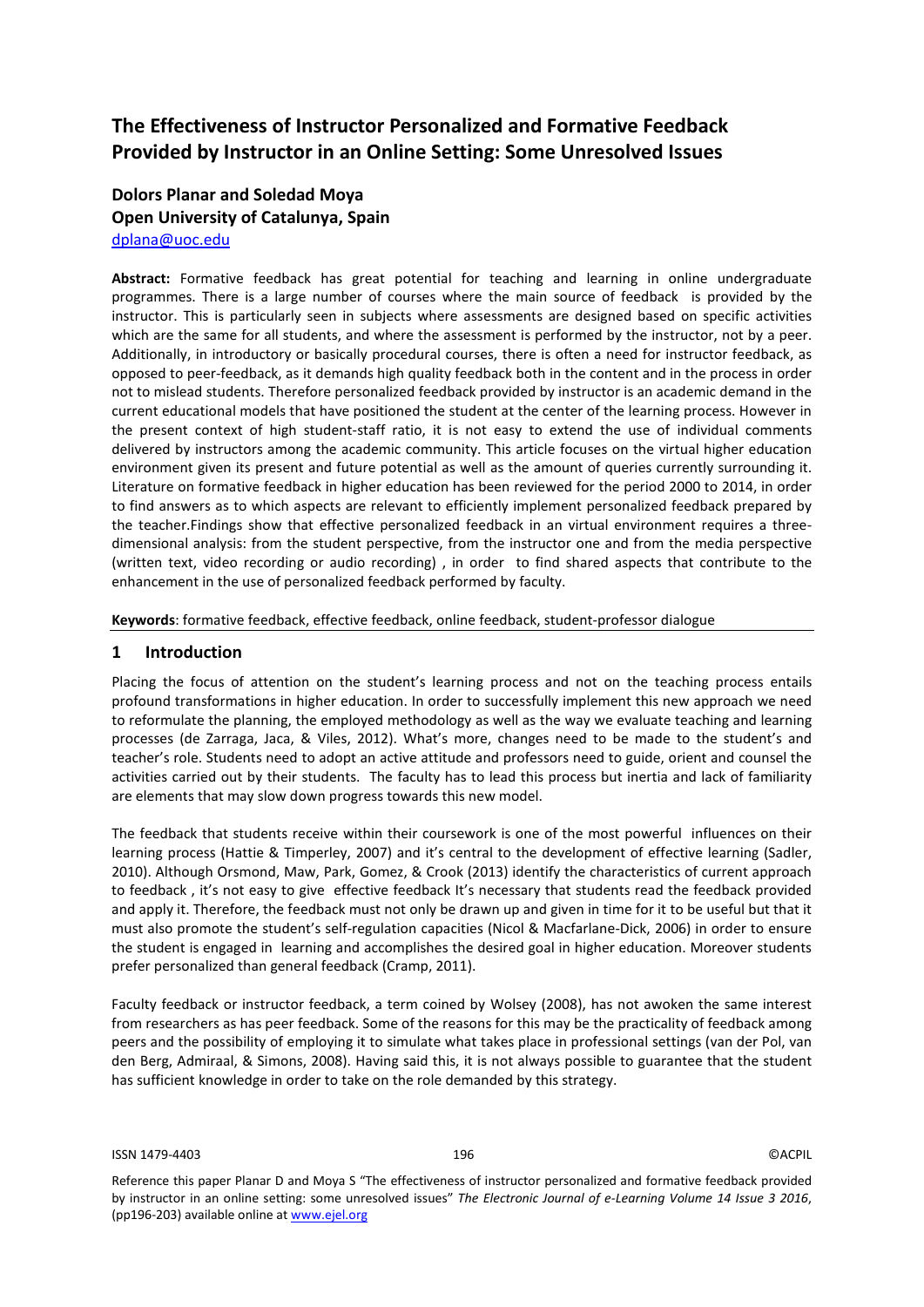In the light of the current exponential growth in online courses which is expected to continue (Allen, Seaman, & Garret, 2007). Feedback is a need and we therefore have to take an in depth look at the phenomenon of instructor feedback as a feasible strategy that will cover a broader range of subjects and types of continuous assessment activities. Adopting the instructor feedback strategy in the current context of high student-staff ratio constitutes a significant challenge which requires identifying those elements of instructors, students and ways of communication that further the optimum use of personalized feedback in online settings.

This theoretical article conducts a review of the literature on formative feedback in order to efficiently implement the personalized feedback in an online setting

# **2 Methodology**

A great number of articles have been published about formative feedback in an educational context, which makes it very difficult to perform an exhaustive review of what has been written regarding this topic.

The first search on formative feedback literature started with the most cited article (Nicol & Macfarlane-Dick, 2006) provided by the online databases ISI Web of Knowledge (ISI) and SCOPUS for the period 2000-2014. Based on the terms "feedback", "formative feedback" and "feedforward" we looked for the article that had been most cited for the mentioned period and in both databases, and that one was the study by Nicol & Macfarlane-Dick (2006).

The reference list in the articles selected was then used to find new articles, continuing iteratively throughout the review process, a method sometimes referred to as snowballing (Jonsson, 2013). Furthermore, to make our revision more comprehensive, all articles citing Nicol and Macfarlane-Dick's work were also considered. Both theoretical and empirical research studies on formative feedback in higher education were included, and the search has been limited to include only printed and peer-reviewed material, such as articles in journals, edited books, research reports and doctoral dissertations.

The review is also limited to studies that have investigated formative feedback provided only by instructor feedback, not by peers, the students themselves, or computers. The main reason is that feedback from a instructor is a major source of feedback for the students (in some institutions the only source).

# **3 Effective feedback**

# **3.1 Evolution of the effective feedback concept: from one-directional to two-directional**

The feedback provided to students is one of the crucial elements of a learning-oriented evaluation system (Hounsell, 2003).

But what feedback is effective? One part of the scientific community refers to feedback as a relatively imprecise concept that may lead to confusion due to the different interpretations that professors and students may have concerning its objective. What's more, it is not easy to work out what type of feedback works. There are problems as regards the way teachers and students perceive the feedback facilitated concerning an activity. Carless (2006) found that professors believe that the feedback they provide is more detailed than what their students perceive they have received, and professors consider that the information they have facilitated is more useful than their students perceive it to be. What's more, its implementation comes up against obstacles on the part of faculty because they are pressed for time and because of the widespread belief that students are only interested in their marks despite all the evidence to the contrary (Orsmond, Merry, & Reiling, 2005; Carless, 2006). On the other hand students find it hard to apply the feedback because they don't understand it (Crook et al., 2012), they don't know exactly where they need to improve or they have received the comments too late for them to be useful to them.

We find ourselves at a time of transition, when the original concept of feedback is being revised.The original view of feedback that still persists among faculty and university institutions was one-directional. In the new framework, feedback is viewed as two-directional. The student has now become the center of the learning process and education needs to promote beneficial and fruitful learning throughout one's lifetime. This transformation demands that students and faculty integrate feedback as yet one more element in the learning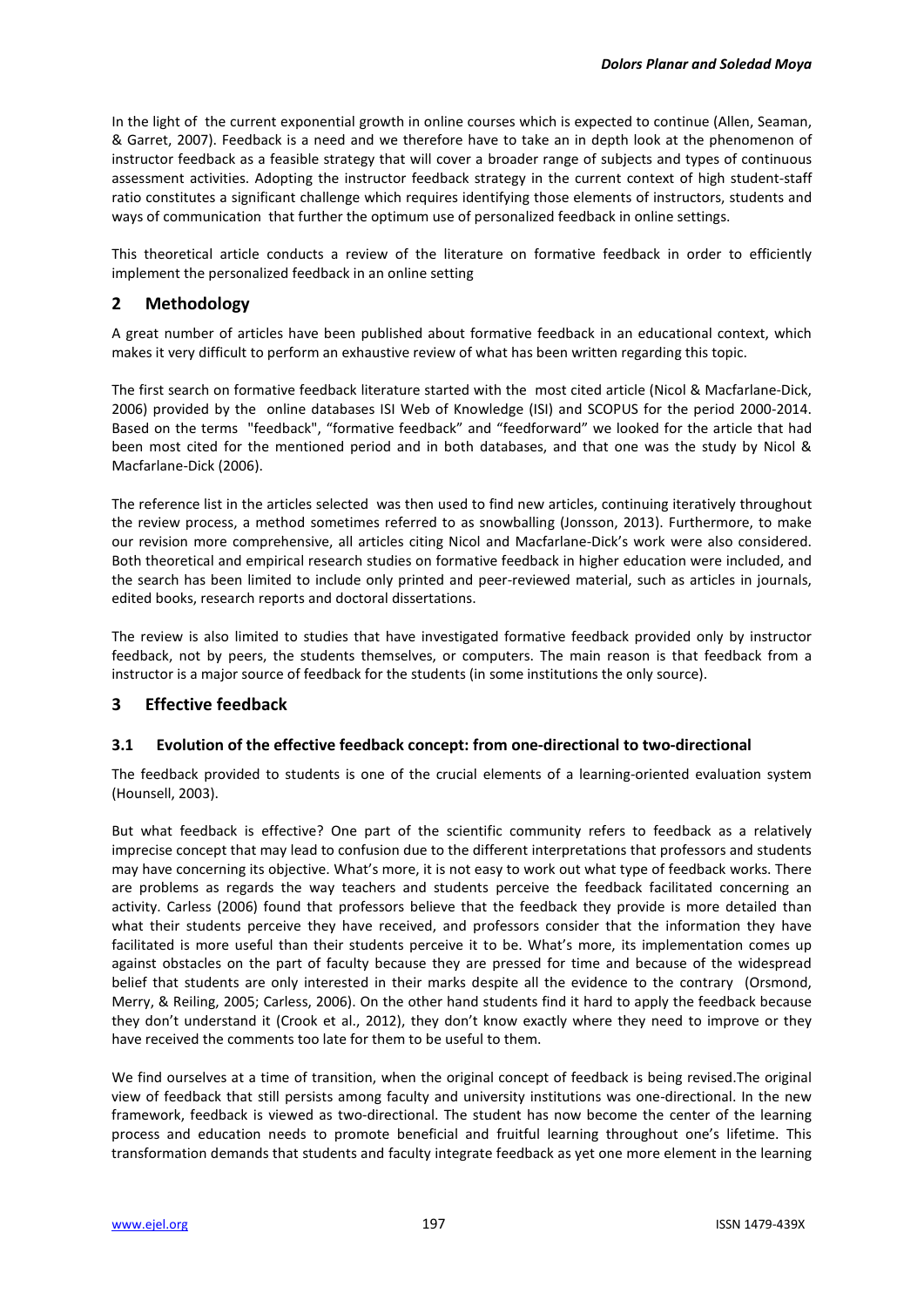process and not as a simple supplement (Hounsell, McCune, Hounsell, & Litjens, 2008). Table 1 outlines the characteristics of the current approach to feedback.

**Table 1:** The New approach to feedback compared to the initial model. Adapted from Orsmond, Maw, Park, Gomez, & Crook (2013)

| <b>Current feedback model</b>                       | Initial feedback model                             |
|-----------------------------------------------------|----------------------------------------------------|
| Dialogue. It encourages dialogue between the        | Monologue. The feedback facilitated<br>the<br>bv   |
| provider of the feedback and the receiver           | professor is often one-directional                 |
| It involves class colleagues (peer)                 | It does not involve class colleagues (peer)        |
| It explicitly promotes self-regulation and demands  | It does not explicitly promote self-regulation     |
| engagement on the part of the student               |                                                    |
| Feedback on the process                             | Feedback on the product                            |
| It promotes a proactive attitude on the part of the | It promotes a reactive attitude on the part of the |
| student towards the feedback                        | student towards the feedback                       |

Feedback needs to constitute a dialogue between the person who facilitates it and the one who receives it. It must explicitly promote self-regulation and a proactive attitude on the part of the student towards it; at the same time, it needs to focus on the learning process and involve class colleagues.

Sadler (1989) brought about a change in the way feedback was originally conceived. In his theoretical analysis feedback was considered effective if it met three conditions, the third of which entailed the student's engagement with the feedback, assigning them an active role in the learning process. Despite the leap that this approach involves with regard to the previous approach, its impact on learning has been limited because in general the facilitated feedback does not go beyond improving the activity carried out by the student and, as such, continues to be a transmissive feedback model where the professor provides the student with information on the divergence between the task the student has performed, and the set standard. Conceiving feedback as a tool for improvement in the short term is not viable because it doesn't place emphasis on facilitating learning strategies and tools to the student which, once they have left college and the professor's support has been removed, will prove useful to them to continue learning.

If what we want is to further learning capacitates of students to learn "how to learn" the feedback must constitute a control mechanism designed by faculty, which stipulates the path students must take towards a process used by the students to facilitate their own learning (Boud & Molloy, 2013). This approach to feedback requires that students take on an active role, not only acting as simple receivers of information and that professor become learning facilitators.

With this approach, Hattie & Timperley (2007) put forward a feedback model that differentiates between four levels of feedback: the activity, the processes, self-regulation and the students themselves (*self*). In order to be effective, feedback must be focused on the task and on the learning and evaluation processes, whilst at the same time facilitating the students' self-regulation processes. The formative feedback model developed by Nicol & Macfarlane-Dick (2006) is along these lines and bases learning self-regulation on seven feedback bestpractices principles. Its aim is to further the student's capacity to autonomously regulate learning processes through formative assessment and feedback.

Furthermore, the assessment system needs to be structured around a series of learning activities which enable students to master the contents and to form an adequate representation of the objectives and evaluation criteria whilst at the same time familiarizing themselves with the regulation and control tasks. Some authors highlight dialogue between students and professors, or among students, as an essential element in the learning self-regulation process (Handley, Price, & Millar, 2008; Nicol, 2009, 2010; Carless, Salter, Yang, & Lam, 2011). Quality education must be interactive and discursive, and feedback forms part of this process. With this vision, Carless et al. (2011) reformulate the concept of feedback by adding dialogue to self-regulation and put forward the term sustainable feedback in order to design it. It is evident that if the students are not engaged by the feedback facilitated by faculty it will be difficult for them to incorporate improvements into their learning process.

Higher education professors should focus their efforts on developing their students' capacity for selfregulation, and feedback should be at the service of this purpose (Nicol, 2009). The important role and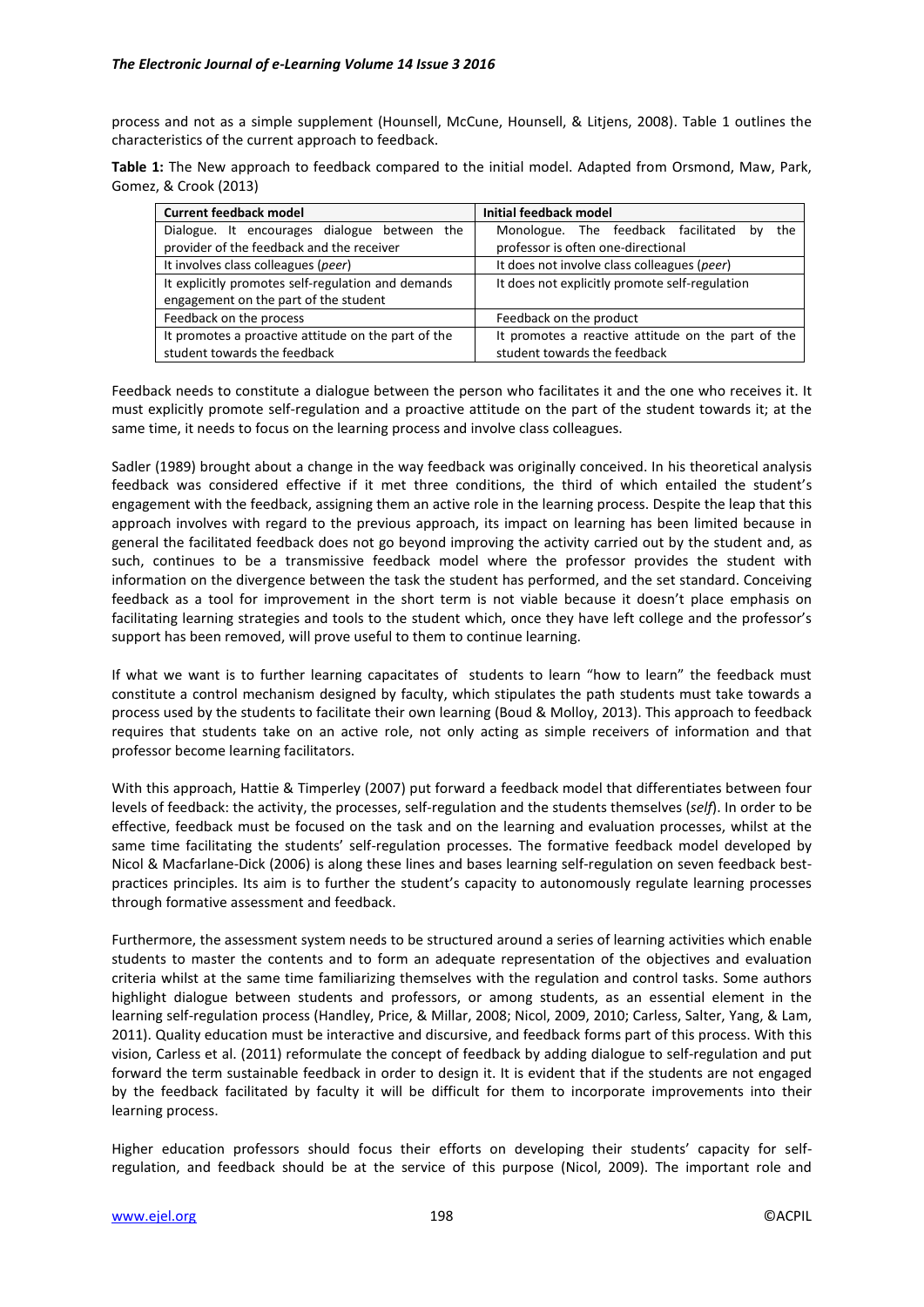responsibility this assigns to students in the learning process makes one reconsider whether students and faculty have the information, the knowledge and the necessary skills in order to fully and effectively participate in this process. It is important to train professors and students on how to give and receive feedback (Carless, 2007; Nicol & Macfarlane-Dick, 2006) and to make widespread the concept that feedback is a means for increasing the student's capacity for making adjustments and acting on them (Boud & Molloy, 2013).

#### **3.2 The characteristics and media for effective feedback**

Despite the available research on successful strategies for designing and implementing feedback we need to be cautious. It is difficult to generalize when it comes to setting down a feedback strategy due to the several factors involved in the cause and effect relationships.

In Evans' (2013) review of feedback, he points out that there is no consensus as to the characteristics that good feedback should have. There are contradictory opinions concerning the ideal volume of feedback (Lipnevich & Smith, 2009); concerning the effectiveness of presenting drafts of the activity before the definitive feedback (Fisher, Cavanagh, & Bowles, 2011); concerning the right moment for giving feedback (immediate or after a period of time) (Fluckiger, Vigil, Tixier, Pasco, & Danielson, 2010). Having said this, there seems to be a certain amount of agreement concerning students' preferences whereby they prefer individual feedback to group feedback, despite existing studies that point to the benefits of group discussions. What's more, there are few guidelines for applying the principles of feedback effectively in different fields. Perhaps, as Thurlings, Vermeulen, Bastiaens, & Stijnen (2013) point out, if we focus research efforts on effective feedback patterns within different learning theories this would enable us to make headway in our understanding of effective feedback. According to the authors mentioned above, each learning theory has a particular feedback process and researchers should be aware of the differences between each one of these and weigh up the appropriateness of a feedback strategy in the light of the learning theory it is based on.

Nevertheless, we do find some indicators in the literature on pedagogical best practices. Gibbs & Simpson (2004) present a series of characteristics that faculty must take into account in order to make feedback useful for students. According to them, feedback needs to be regular, quite specific, centered on contents and not on the student's personal characteristics and facilitated on time in order to be applied in further learning, a balance needs to be found between expediency and quality. Before the process takes place, there is no way to ensure that the students will read or take note of the feedback despite the fact that the professor has followed the indications in the literature.

On the other hand, the spread of information and communication technologies (ICT) has enabled universities to set up online learning platforms and make use of several communication technology tools (e.g. written text, audio recording or video recording) thus enabling them to reach a greater number of students within a shorter period of time. This phenomenon has been the subject of several studies on the virtues of different media for communicating feedback to students. According to Merry & Orsmond (2008) audio provides more complex and detailed feedback than text, whilst at the same time highlighting the main points of the discourse to students through tone and intonation.

Other authors consider that video recording has great communication potential via the image. It has been seen to generally go down well with students and could provide a more enriching format than audio (Cann, 2007). One other advantage that it has in common with audio is that students can view the recording as many times as they like. Crook et al. (2012) made use of video to facilitate general feedback before sending the activities and general feed-forward once these had been carried out. The results show that videos enabled staff to facilitate feedback expediently and in time for students to use it for the next activity. What's more, it also made staff reflect upon and make positive changes to the way they phrase their comments to students. Using video also improved the students' engagement to the feedback. The main advantage that students mentioned was the clarity of information compared with other media. They also mentioned certain drawbacks concerning technological aspects and the fact that they did not receive personalized feedback.

Hence, both the characteristics of the feedback and the media we are going to use to facilitate it need to be adapted to the technological and educational context where the teaching activity is being carried out, always taking into account one fundamental premise: that the students are able to improve their learning process and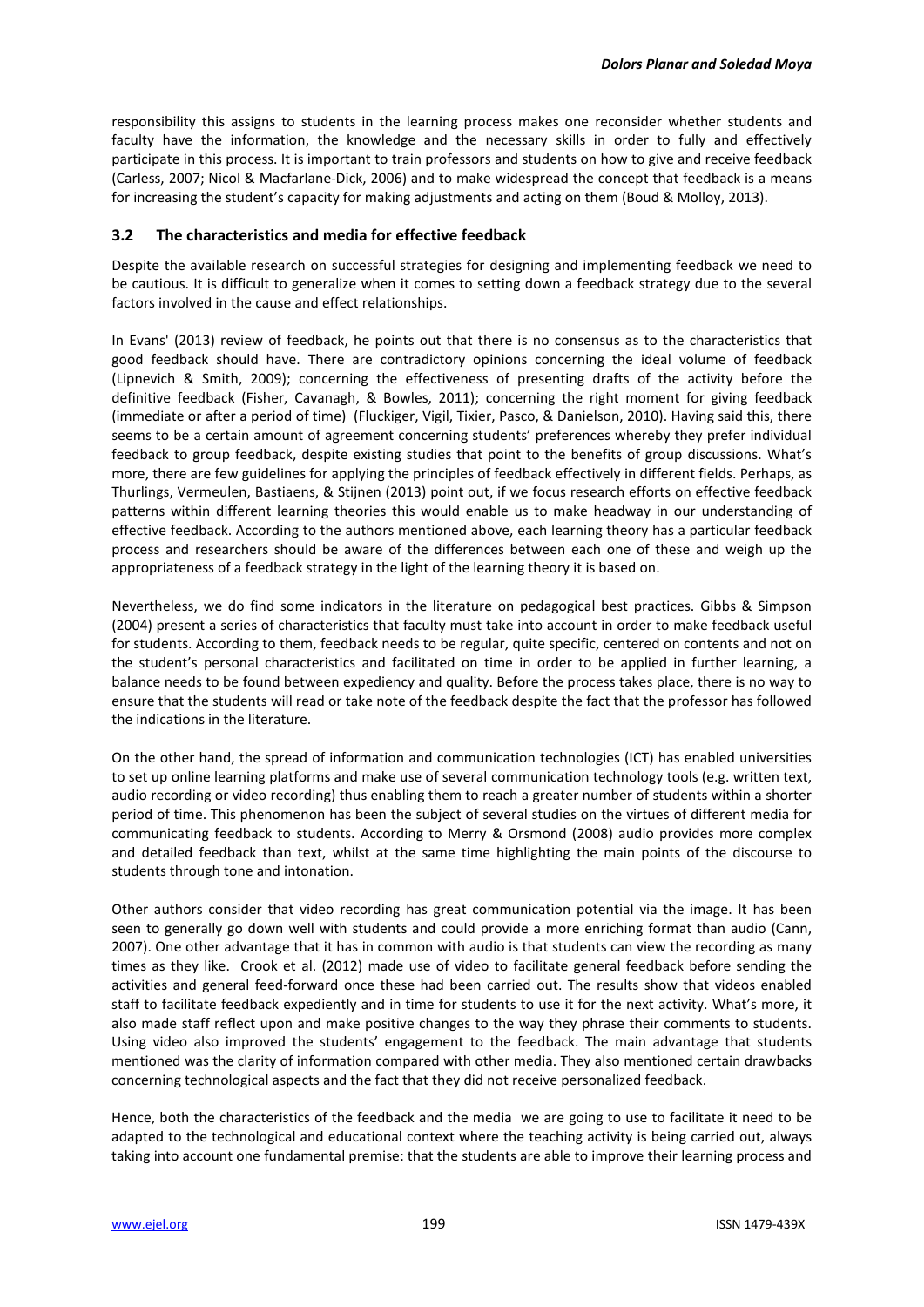in order to do this they need to become efficacious regulators of their learning, and feedback, conceived as a process of dialogue, is the mechanism for achieving this.

## **3.3 Effective feedback in an online environment**

Online teaching is becoming increasingly widespread in higher education. Gikandi, Morrow, & Davis (2011) define online instructor assessment as the application of formative evaluation in a virtual learning environment where students and staff do not coincide in time and/or space , and where a substantial part of learning activities are carried out via web-based information and communication technologies (ICT).

Online teaching and learning does not differ from that provided in other regulated education contexts. As such, it appraises students' needs, it provides and administers contents, it prepares learning activities and it evaluates the student's learning (Anderson, 2008). Having said this, the specific peculiarities of the learning environment call for a rethinking of the role traditionally assigned to the teacher with a view to creating efficacious and significant learning experiences (Coppola, Hilitz, & Rotter, 2002). In recent years both international organizations as well as the scientific community (e.g. Coppola, Hilitz, & Rotter, 2002; Guasch, Alvarez, & Espasa, 2010), have shown a certain interest in organizing and rigorously categorizing the roles and competencies of online instructors in order to precisely define their profile (Muñoz Carril, Gonzalez Sanmamed, & Henández Sellés, 2013). There is a certain amount of consensus in the literature concerning the role that online instructors should have and Guasch et al. (2010) have grouped it into three categories: 1) planning and design role, 2) social role and 3) instructional role (educational), as well as two overlapping areas: technology and administration. In contrast there is a lack of consensus when it comes to prioritizing the functions and assigning a list of competencies to each of the online professor roles (Alvarez, Guasch, & Espasa, 2009). The cited authors believe that the essential competencies for teaching in an online setting only make sense within a specific technological and educational setting (situated learning) and consequently, any attempt to define them or outline them must take into account this particular circumstance.

Developing effective learning in an online environment where interaction and communication are asynchronous is not at all straightforward. In this media it is crucial to develop and analyze tools that enable a greater amount of dialogue among the participants in the learning process. In this respect Tallent-Runnels et al. (2006) points out the wide range of existing formats for online interactions, many of which have been used to supplement *f2f courses.* Beyond its origins, we need to find out which format (written text, audio recording, video recording, ...) facilitates more communication and a more effective learning experience, for different types of students whilst also taking into account the specific pedagogical characteristics of staff members. The greater the amount and quality of interaction the more chances we have of increasing the efficacy of instructor feedback by reinforcing dialogue, one of the key features of the current feedback model displayed in Table 1. Feedback in an online setting needs to go beyond the concrete characteristics of the feedback and stimulate dialogue between the student and the professor and/or among students even further (Wolsey, 2008).

Feedback used effectively should enable each student individually to narrow the gap between the accomplished objectives and those desired or set by the professor (Stephenson & Sangrà, 2003). Online course design is crucial to achieving this benefit and requires detailed planning in order to provide opportunities for effective formative assessment (Wolsey, 2008). Learning in an online environment can constitute a positive springboard to the new role that professors need to take on in an education model where the student is at the center of the learning process.

# **4 Discussion**

From a review of the literature we can safely state that providing effective feedback to students which they can then use is key to supporting and improving their experience in higher education.

An important number of researchers such as Hattie & Gan (2011), consider that research on feedback needs to focus mainly on the person receiving it and less on the person facilitating it. In other words, it should focus more on finding out what students need, how they understand it and process it and not so much on how professors can increase the amount and quality of the feedback they facilitate. We all agree that this is an essential perspective despite the fact that it has been one of the most widely studied aspects to date. Although, as Nicol (2009) points out, professors need to take on responsibility for developing self-regulation in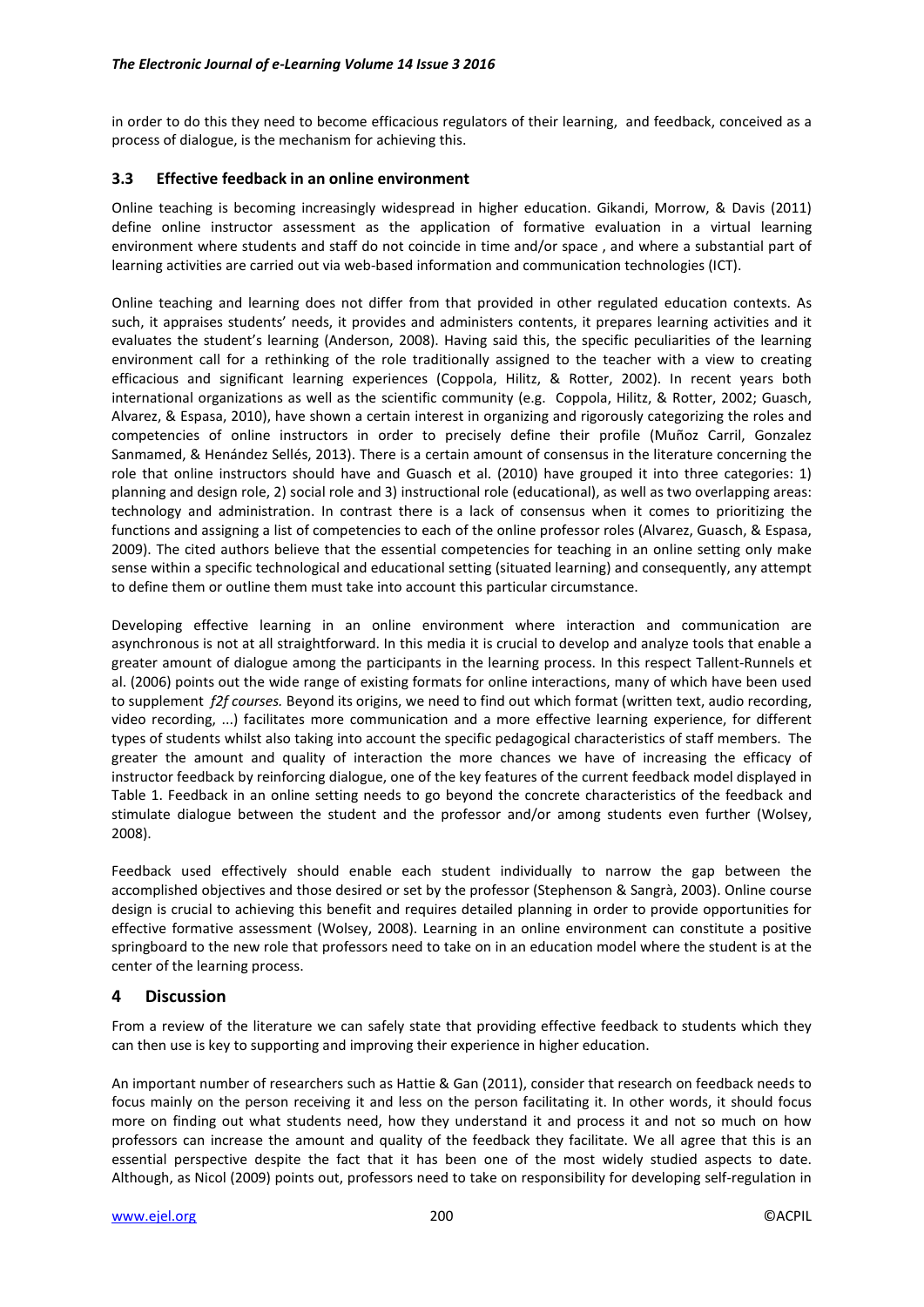their students via feedback, we also need to address the issue from the perspective of faculty, otherwise we would only be focusing on one of the parts of the education process and consequently limiting the opportunities for feedback in the learning process.

We cannot overlook the current large numbers of students per classroom in higher education institutions, and this means that research must also take into account how we can optimize feedback with available teacher resources. This issue takes on more relevance if we take into account the fact that students prefer personalized feedback to general feedback provided to the whole class (e.g. Laryea, 2013) . This demand on the part of students may be beneficial to their learning but it is not very realistic (Laryea, 2013), because of the heavy work load it entails for faculty. One solution for personalized feedback could be to explore the strategy of peer feedback. But it is not clear to what extent it cuts down the time employed by staff members. Furthermore, it is more suited to certain activities than it is to others (Liu & Carless, 2006). In undergraduate programmes there are two circumstances which bring on the need for feedback on the part of professors: 1) a significant number of subjects that are designed based on specific exams that are the same for all students, which require assessment carried out by examiners who are not linked to the teaching activity, 2) introductory subjects or subjects with considerable procedural weight where the person providing commentary has a high level of proficiency in the subject in order not to mislead students. This approach is akin to the characteristics of the current view of feedback held by Orsmond et al. (2013) where the key issue is to conceive feedback as a professor-student dialogue, as an opportunity for the student to carefully consider and clarify the received comments in order to improve their learning (Nicol & Macfarlane-Dick, 2006).

We have seen that efficacious principles and characteristics have been established in order to design feedback yet at the same time these have proven complex and difficult to implement. Feedback may improve results but not in all contexts and not for all students (Evans, 2013). One line of further research into the effectiveness of feedback is to frame empirical research under the umbrella of the learning theory it gives support to (an approach put forward by Thurlings et al. ; 2013), in order to gather useful results in each educational setting.

Current research into online education has not resolved the issue of how to provide efficacy personalized instructor feedback, given the large number of students per classroom, and little time on the part of professors. Analyzing effectiveness involves determining the best balance between student demand and real capacity, both of faculty as well as of higher education institutions, and the crucial role that the medias may play stimulating dialogue between teachers and students.

One of the most widely accepted feedback models today is that of Nicol & Macfarlane-Dick (2006) based on metacognitivism. The seven of best-practice principles it expounds are also critical elements of an online learning evaluation process (Gikandi et al., 2011). Hence, a good starting point for analyzing the optimum use of personalized feedback facilitated by faculty in an asynchronous online environment would be to do so using this model and this learning theory. There are a number of issues that need to be addressed which have not been studied empirically by the scientific community. We need to find out what the relevant elements are for faculty, such as their attitude towards feedback, their technology skills, one of the two overlapping areas demanded of online instructors (Guasch et al., 2010), or their communicative competencies ,essential for developing the social role of an online professor.

Furthermore, we need to study instructors' attitudes towards continuous assessment and feedback based on the type of message, using action research. This would enable us to find out whether faculties share the vision of an education system that places students at the center of the learning process. If this is not the case then we need to find out which elements could promote a change towards the new educational model.

There are also important aspects that need to be researched from the point of view of students and their results. We have already mentioned that according to Sadler (1989) the only way to know the results of feedback on learning is if students facilitate a type of response which completes the feedback circuit. This approach entails finding answers to questions such as, what aspects of personalized feedback facilitated by instructors promote professor-student dialogue. Or whether greater satisfaction with the received feedback leads to more effective learning. We would imagine that the student will be more engaged with the feedback they have received if they are satisfied with the comments made by the instructor, if these have been transmitted in an appropriate tone and were received on time, if they comprised quality information on contents and processes or if this has led to an increase in the exchange of messages with the instructor. These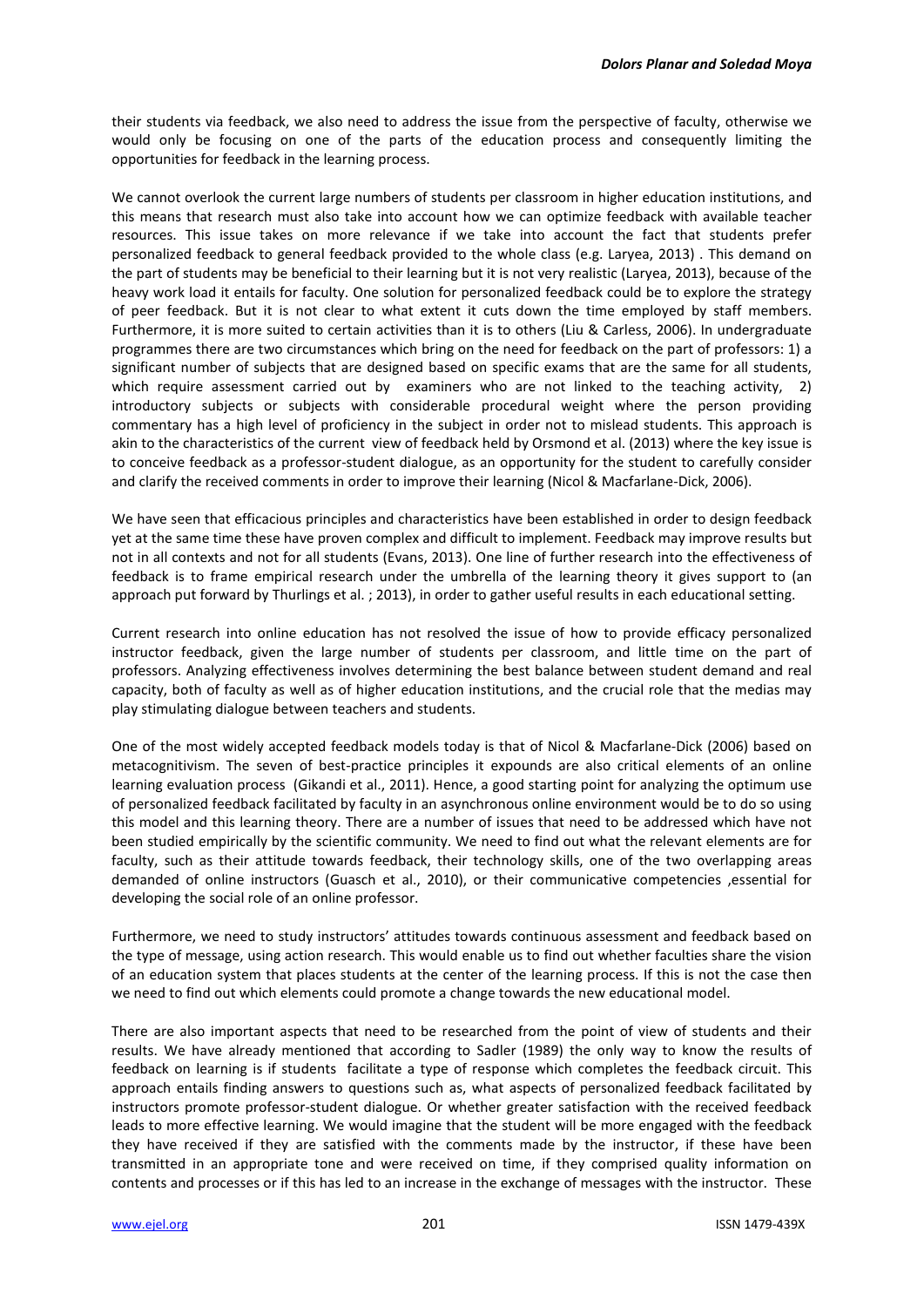questions should be combined with looking at the interaction and the effect of the media chosen to facilitate the feedback, an approach initiated by Fernandez, Simo, Sallan, & Enache (2013). The usual written feedback in online environments does not enable faculty to provide more thorough and detailed feedback (Merry & Orsmond, 2008) that would help to overcome obstacles. Communication could become more significant if we explore the potential of exchanges in audio or video recording formats.

#### **5 Conclusions**

The scientific literature has shown that structuring a subject based on continuous assessment and providing feedback for each activity is the optimal way to educate people who are engaged with their learning and have the competencies to continue learning throughout their life. Having said this, given the large number of students per classroom it constitutes a challenge to extend the use of personalized feedback provided by instructor.

There are good proposals to do effective feedback practices, such as those put forward by Gibbs & Simpson (2004), by Nicol & Macfarlane-Dick (2006) or by Carless et al. (2011). However, if the objective is that those proposals are helpful both to professors (to help them provide effective feedback) and to students (to improve their learning), it is necessary to contextualize them in the light of a learning theory that balances demands from instructor and students with available resources.

This holistic approach would provide the opportunity to implement efficient feedback in the light of determined context and paradigm and would help to expand the use of personalized feedback in all faculties. Therefore, the analysis of personalized feedback provided by the teacher should be studied in the light of the three dimensions mentioned: students, teacher and media, in order to find shared aspects that jointly promote implantation.

#### **References**

- Allen, I., Seaman, J., & Garret, R. (2007) Blending In: The Extent and Promise of Blended Education in the United State, USA: Sloan Consortium (Sloan-C).
- Alvarez, I., Guasch, T., & Espasa, A. (2009) 'University teacher roles and competencies in online learning environments: a theoretical analysis of teaching and learning practices', European Journal of Teacher Education, vol. 32, no. 3, pp 321–336.
- Anderson, T. (2008) Theory and Practice of Online Learning, 2nd edition, Edmonton: Athabasca University.
- Boud, D., & Molloy, E. (2013) 'Rethinking models of feedback for learning: the challenge of design', Assessment & Evaluation in Higher Education, vol. 38, no. 6, pp 698–712. http://doi.org/10.1080/02602938.2012.691462
- Cann, A. J. (2007) 'Podcasting is Dead. Long Live Video!', Bioscience Education, vol. 10.
- Carless, D. (2006) 'Differing perceptions in the feedback process', Studies in Higher Education, vol 31, no. 2, pp 219–233. http://doi.org/10.1080/03075070600572132
- Carless, D. (2007) 'Learning-oriented assessment: conceptual bases and practical implications'. Innovations in Education and Teaching International, vol. 44, no. 1, pp 57–66. http://doi.org/10.1080/14703290601081332
- Carless, D., Salter, D., Yang, M., & Lam, J. (2011) 'Developing sustainable feedback practices', Studies in Higher Education, vol 36, no. 4, pp 395–407. http://doi.org/10.1080/03075071003642449
- Coppola, N. W., Hilitz, S. R., & Rotter, N. G. (2002) 'Becoming a Virtual Professor: Pedagogical Roles and Asynchronous Learning Networks', Journal of Managament Information Systems, vol 18, no. 4, pp 169–189.
- Cramp, A. (2011) 'Developing first-year engagement with written feedback' Active Learning in Higher Education, vol 12, pp 113–124.
- Crook, A., Mauchline, A., Maw, S., Lawson, C., Drinkwater, R., Lundqvist, K., … Park, J. (2012) 'The use of video technology for providing feedback to students: Can it enhance the feedback experience for staff and students?', Computers & Education, vol 58, no. 1, pp 386–396.
- de Zarraga, M., Jaca, C., & Viles, E. (2012) Trabajo en equipo en los grados de Ingeniería: factores de efectividad y su aplicación, In 6th International Conference on Industrial Engineering and Industrial. Management, Vigo: XVI Congreso de Ingeniería de Organización.
- Evans, C. (2013) 'Making Sense of Assessment Feedback in Higher Education', Review of Educational Research, vol 83, no. 1, pp 70–120. http://doi.org/10.3102/0034654312474350
- Fernandez, V., Simo, P., Sallan, J. M., & Enache, M. (2013) 'Evolution of online discussion forum richness according to channel expansion theory: A longitudinal panel data analysis', Computers & Education, vol 62, pp 32–40. http://doi.org/10.1016/j.compedu.2012.10.020
- Fisher, R., Cavanagh, J., & Bowles, A. (2011) 'Assisting transition to university: Using assessment as a formative learning tool' Assessment & Evaluation in Higher Education, vol 36, pp 225–237.
- Fluckiger, J., Vigil, Y., Tixier, Y., Pasco, R., & Danielson, K. (2010) 'Formative feedback: Involving students as partners in assessment to enhance learning' College Teaching, vol 58, pp 136–140.